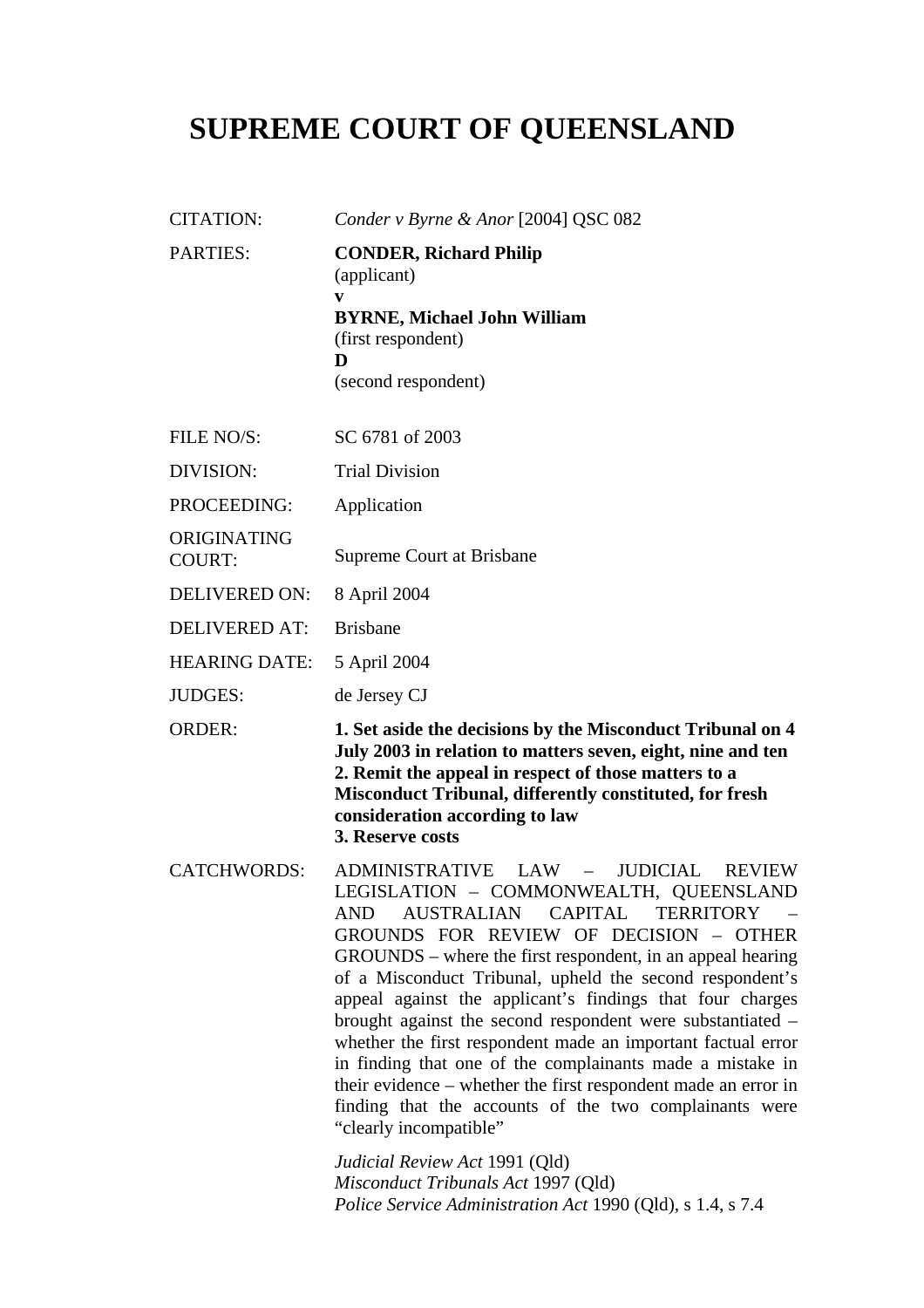|                    | Police Service (Discipline) Regulations 1990 (Qld), s 9(1)(f)                                                                                                                       |
|--------------------|-------------------------------------------------------------------------------------------------------------------------------------------------------------------------------------|
|                    | <i>Aldrich v Ross</i> [2000] QCA 501; [2001] 2 Qd R 235, cited<br>$R v M$ [2001] QCA 458, cited<br>R v Markuleski (2001) 52 NSWLR 82, cited                                         |
| <b>COUNSEL:</b>    | G P Long for the applicant<br>No appearance for the first respondent (abides the order of<br>the Court)<br>A J Rafter SC for the second respondent                                  |
| <b>SOLICITORS:</b> | Queensland Police Service Solicitor for the applicant<br>No appearance for the first respondent (abides the order of<br>the Court)<br>Gilshenan and Luton for the second respondent |

- [1] **de JERSEY CJ:** This is an application under the *Judicial Review Act* 1991 to set aside decisions of the first respondent, Mr Byrne, sitting as a member of a Misconduct Tribunal constituted pursuant to the *Misconduct Tribunals Act* 1997. Mr Byrne upheld the second respondent D's appeal against the applicant's findings that four charges brought against D were substantiated. Those charges are designated numbers seven, eight, nine and ten.
- [2] The applicant made his determination under s 7.4 of the *Police Service Administration Act* 1990 and s 9(1)(f) of the *Police Service (Discipline) Regulations* 1990. Following D's being informed of the allegations, D was heard in relation to them, and the applicant also took account of statements etc which had been assembled.
- [3] Mr Byrne conducted his appeal hearing on 28 and 29 April 2003. He was obliged to exercise an independent judgment, but having regard to the applicant's antecedent decisions (*Aldrich v Ross* [2001] 2 Qd R 235, 256-7). On 4 July 2003 Mr Byrne published comprehensive reasons for his decision, and is to be commended for that.
- [4] The charges brought against D alleged indecent conduct in relation to two young girls, his daughter KA and her school friend K. Those dismissed by Mr Byrne, and the others upheld by the applicant, had all been the subject of criminal prosecution which resulted in acquittal. Of course the standard of proof in the proceedings before the applicant and before Mr Byrne was different.
- [5] I now set out the text of charges number seven, eight, nine and ten, being the charges in issue on this application.

## "Matter 7

That on a date unknown between 1 June 1995 and 31 December 1995 at Mackay your conduct was disgraceful in that you:

> (a) put your hands inside the clothing of  $[K]$ , a girl then aged 11 years, undid the buckle of her belt, unzipped her jeans, placed your hand inside the front of her jeans and rubbed her groin in the area of her pubic hair with your hand.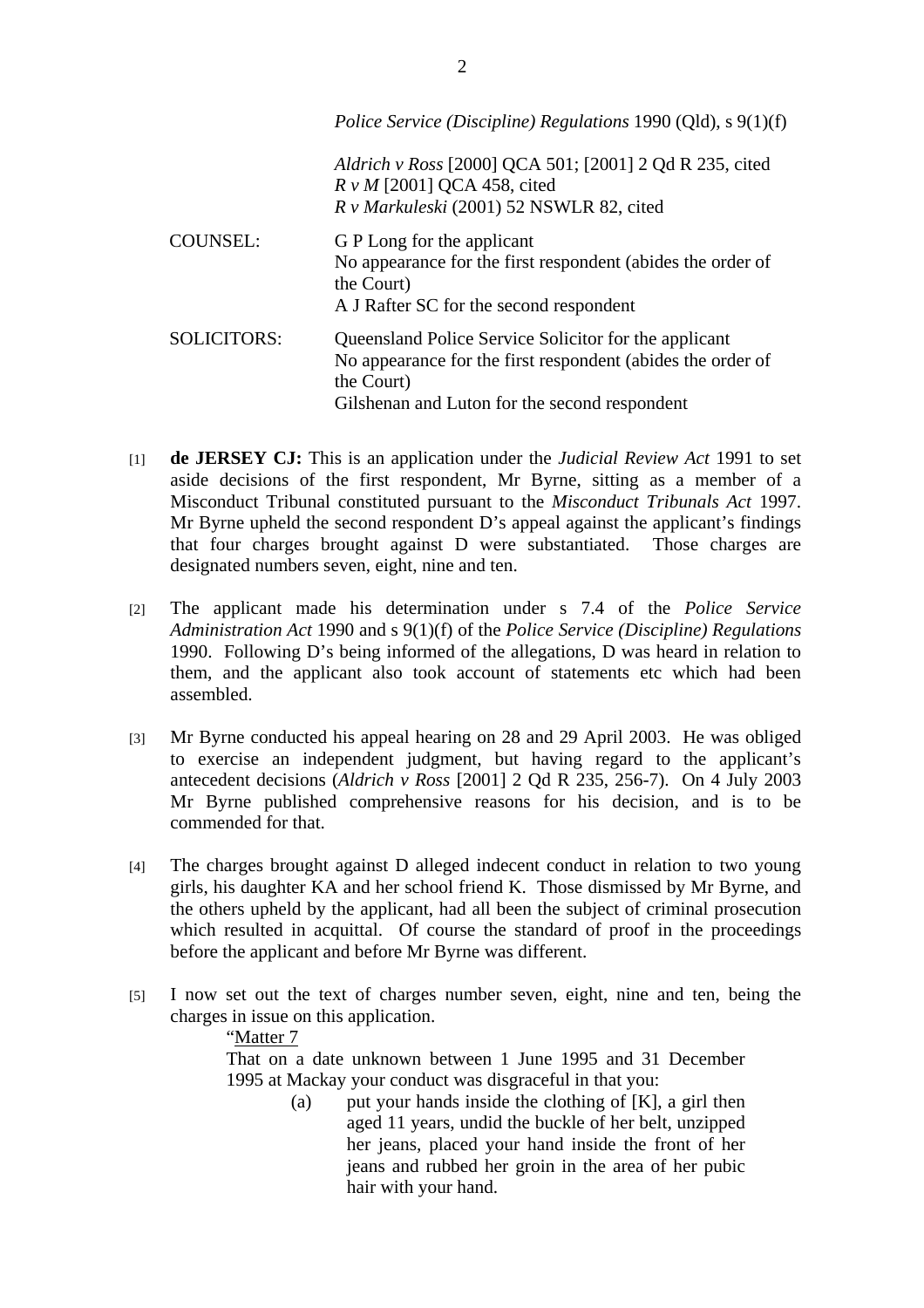[Sections 1.4 and 7.4 *Police Service Administration Act 1990*, Section 9(1)(f) *Police Service (Discipline) Regulations 1990*]

#### Matter 8

That on a date unknown between 28 June 1995 and 31 December 1995 at Mackay your conduct was disgraceful in that you:

> (a) placed your hands under the night dress of [K], a girl then aged 11 years, rubbed her breasts with one of your hands, removed her underpants, touched her vagina with your fingers and inserted one of your fingers inside her vagina.

[Sections 1.4 and 7.4 *Police Service Administration Act 1990*, Section 9(1)(f) *Police Service (Discipline) Regulations 1990*]

#### Matter 9

That on a date unknown between 28 June 1995 and 31 December 1995 at Mackay your conduct was disgraceful in that you:

> (a) laid (sic) on a bed beside [K], a girl then aged 11 years and placed one of your hands inside her underpants and rubbed her vagina with your fingers.

[Sections 1.4 and 7.4 *Police Service Administration Act 1990*, Section 9(1)(f) *Police Service (Discipline) Regulations 1990*]

#### Matter 10

That on a date unknown between 1 July 1995 and 1 April 1996 at Mackay your conduct was disgraceful in that you:

> (a) laid (sic) on a mattress beside [K], a girl then aged 11 years, placed one of your hands inside her pyjama pants, rubbed the area of her vagina on the outside of her underpants, placed your hand down the front of her underpants, rubbed her vagina with your fingers and attempted to place your fingers inside her vagina.

[Sections 1.4 and 7.4 *Police Service Administration Act 1990*, Section 9(1)(f) *Police Service (Discipline) Regulations 1990*]"

- [6] It will be seen that each of those charges concerns the school friend K. D's contention before Mr Byrne, which Mr Byrne accepted, was that K's complaints should not be accepted as credible.
- [7] Mr Byrne's approach emerges from the following passage taken from his reasons for decision:

# "Matter 7

In respect of this allegation I find that the inconsistencies between the two girls, especially the failure of the child [D] to perceive any improper act, or providing any circumstantial corroboration to [K's] allegation, as making the allegation highly improbable and certainly not supported by the evidence to the standard required. (Decision of misconduct tribunal; exhibit CAB6 at p.26)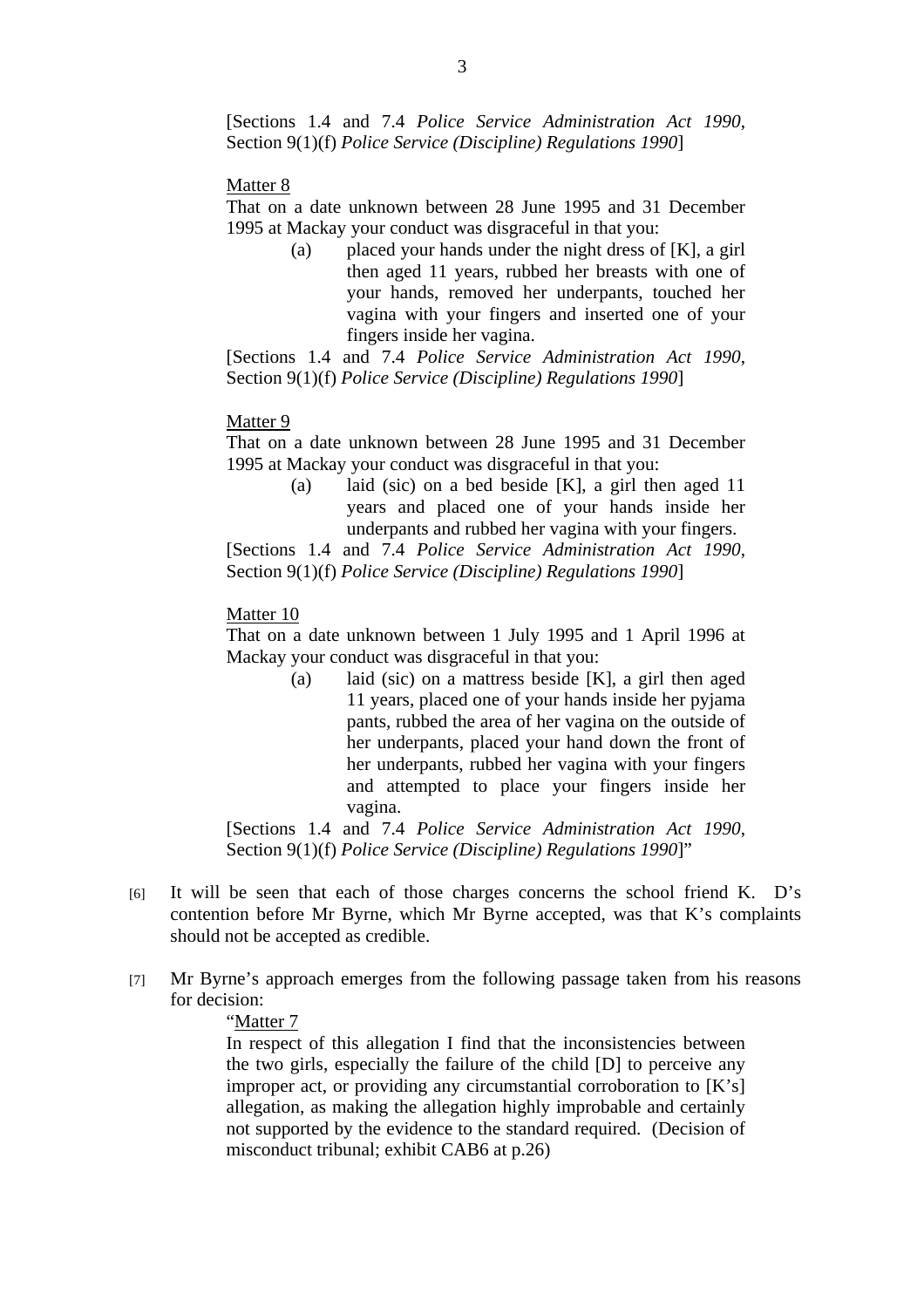# Matter 8

In assessing this particular complaint, I take into account the finding I have made in respect of [K's] earlier complaint. I find it improbable that the events occurred as alleged by [K] in respect of this allegation and that her mistake in respect of the existence of the door, her failure to complain (at any stage) that she had a sore vagina as a result of the rubbing, and the incompatibility of her being both "relaxed" while being "anxious and apprehensive" give grounds for having significant doubts about the veracity of her testimony in respect of this allegation.

I find that this allegation is not supported by evidence to the required standard. (Exhibit CAB6 at p.27-28).

## Matter 9

I find that it would be highly improbable that a person in the appellant's position would perform the acts as alleged and take no steps to prevent the other person in the room from catching him out. In the face of the appellant's denial that such an event ever happened, and taking into account my assessment of [K] in respect of other allegations, I find that this allegation is not made out to the requisite standard of proof. (Exhibit CAB6 of p.28)

# Matter 10

I would agree that discrepancies (between the evidence of [K] and [KA]) are indicative of a lack of concoction or conspiracy. However, I find there is nothing which would enable me to make an authoritative choice as between the two versions. Taking this into account, together with the appellant's denial, one is left with two versions consistent with innocence and one version consistent with guilt. (Exhibit CAB6 at p.29)"

- [8] The challenge mounted on this application focused on matters eight and ten. Mr Long, who appeared for the applicant, submitted that Mr Byrne made an important factual error in finding that K made a mistake in relation to the existence of a door.
- [9] Earlier in Mr Byrne's reasons, the following appears:

"[K's] evidence in respect of the existence or otherwise of the door impinges significantly on her credibility since she recounts that she was able to make her escape from the bedroom because the Appellant had gone into the en-suite and the door prevented him from seeing her. The photographs [Exhibit 2] tendered by the Respondent confirm that there was no door to the en-suite merely an archway."

[10] The photographs (exhibited to the affidavit of P F Campbell sworn 1 April 2004) actually confirm that there was a door, perhaps of concertina design, which could be used to cover the archway into the en-suite. It may be that it was a cupboard door which could however be used for that other purpose.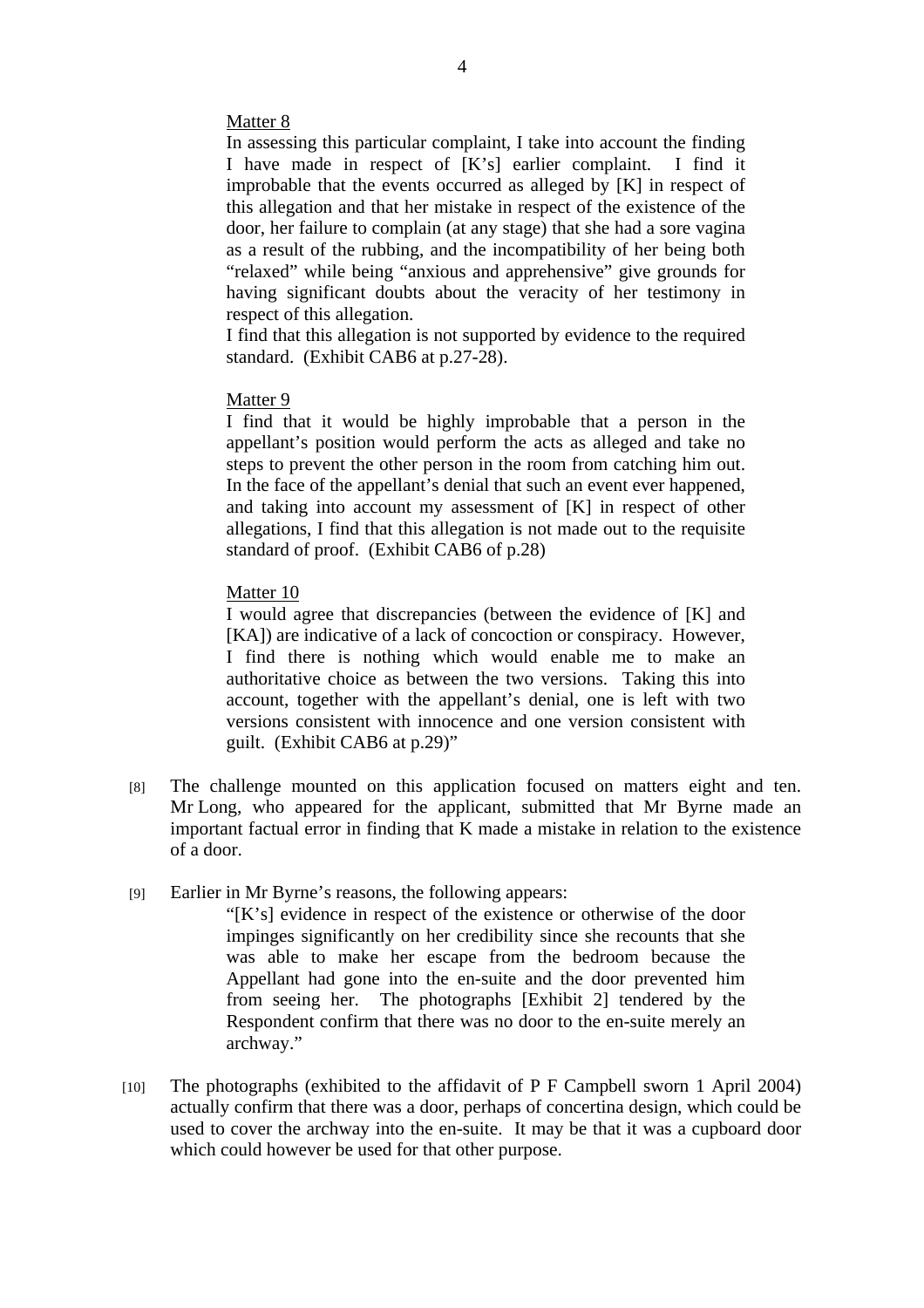[11] In her evidence at the criminal trial, the complainant said that after the misconduct occurred, D went to his bathroom and closed the door, whereupon she left the room. She had noted that there was a rim of light around the door, indicating that he had switched on the light in the en-suite. She described it as a "sliding door". The following occurred during her being cross-examined at the trial:

> "[His Honour] And what about the en-suite? You've been asked about an archway and you go into the en-suite there? -- Yes.

Are there any sliding doors or door ----?-- No.

Well, what was the en-suite? Like, was there a toilet and shower in there or toilet and bath? – You've got the bedroom and then you've got the archway and then from – on your right you've got the – like the sink and the basin and on your left you've got the – his closet where he puts his clothes in and then you go to another like archway type doorway and then you go into the toilet. Well, the toilet is on your right and your shower is on your left.

Any doors in there once you get into the ----?-- No, just the cupboard one where you shut the ----

Right. Did you want to ask any ----

MR FARR: No, thank you."

[12] In an addendum statement to the police of 28 June 2000, K said that she was sure there was a "sliding door". Mr Farr, appearing for D before Mr Byrne, emphasized that in his submissions (what follows is rather garbled, but repeated for the emphasis on the sliding door):

> "From under the door was that you can see in those photographs are going to prevent light, because they're all either cupboard doors or something else well in through the opening of the bathroom itself and she speaks of it being a sliding door, "I'm sure the door was a sliding door" in that addendum. And there's just no amount of argument that can change a non-existent door to an existent door."

- [13] In my respectful view Mr Byrne erred in concluding that K was mistaken about the existence of a door covering the entry to the en-suite. It is clear that there was a way of covering the entry which would be consistent with K's version of the events. It may be that her description of it as a "sliding" door was not accurate. But the critical question was whether the entry could have been covered, while allowing also for a rim of light to be seen, and the photographs indicate that that was possible. I do not consider that it could be drawn, from K's evidence at the trial extracted above, that she was saying that there was no door: because of the interruption, the matter was left in an inconclusive state. What she may have been intending to convey was that the cupboard door could also be used for the additional purpose of covering the archway entry. That again may well be consistent with the photographs.
- [14] Mr Rafter SC, who appeared for D, submitted that were I to conclude that such a mistake was made, I would nevertheless uphold Mr Byrne's decision in relation to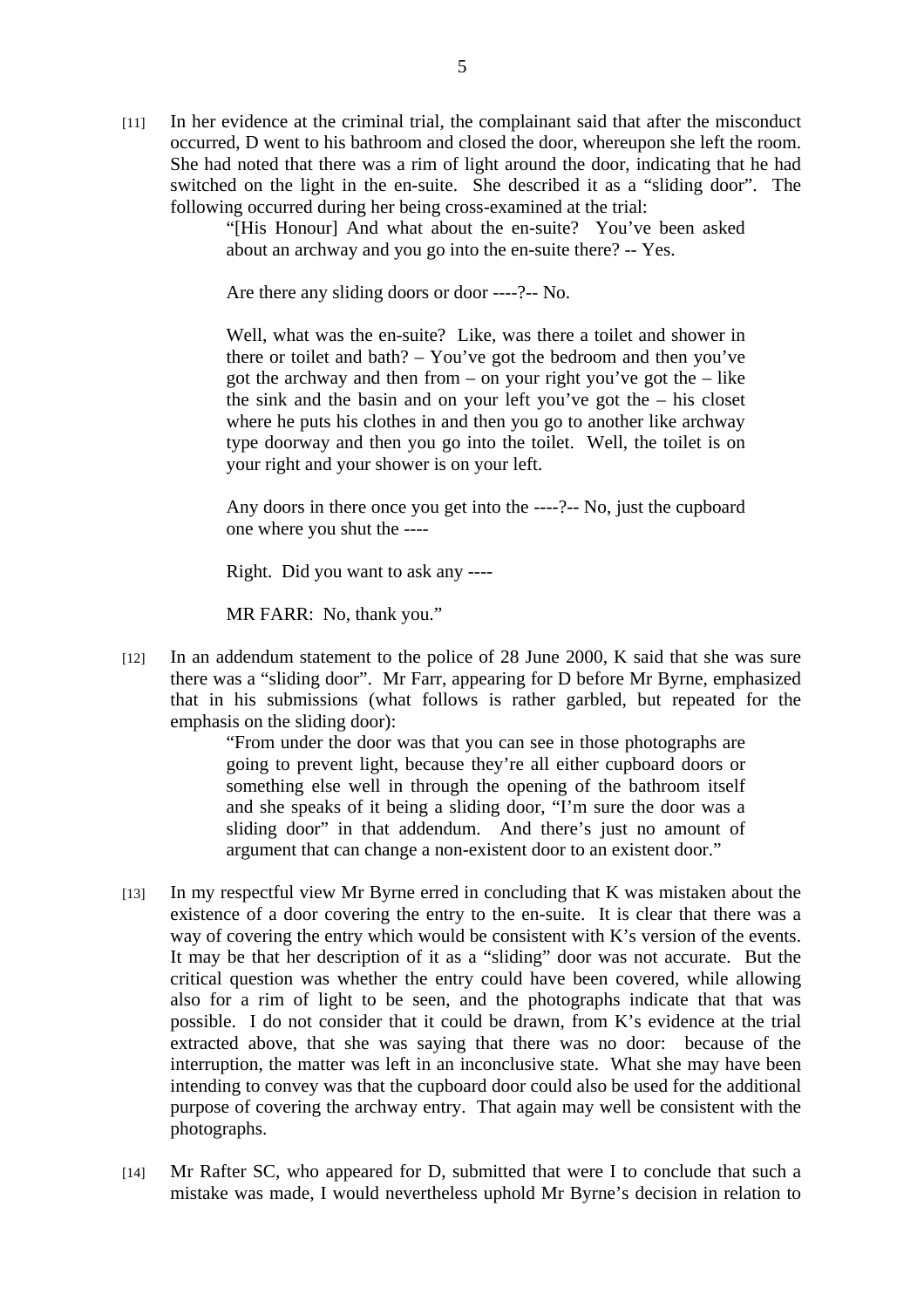matter eight because that consideration was only one of a number basing his decision. Two points should be made. The first is that Mr Byrne regarded this point as important: the mistake, he said, "impinges significantly" on K's credibility. Second, in dealing with matter eight, Mr Byrne said that he took account of his earlier expressed rejection of K's credibility in relation to matter seven. On the basis of *R v Markuleski* (2001) 52 NSWLR 82 and *R v M* (2001) QCA 458, Mr Rafter submitted he was entitled to take that course. But I have difficulty with the apparently sequential approach of Mr Byrne. The question of the credibility of the complainant should preferably have been approached on a broader, more comprehensive basis, embracing her evidence overall, eschewing any piecemeal assessment. In any case, I do not think that the importance here attached to what he regarded as K's mistake should, for present purposes, be regarded as negated or neutralized by an earlier formed view on K's credibility in relation to the anterior charge.

- [15] These conclusions warrant allowing the application and requiring reconsideration of the position in relation to all four charges. That follows from Mr Byrne's having regarded this "mistake" by K as bearing importantly on her credibility, and the question of her credibility being critical to the outcome in relation to all four matters.
- [16] It is strictly unnecessary therefore for me to deal separately with the criticisms of Mr Byrne's approach to matter ten. But because the matter is to be remitted, it may be helpful if I express my views in relation to those criticisms, albeit briefly. They concern Mr Byrne's conclusions (a) that on KA's evidence there was not sufficient time for D to have acted as she claimed he did; and (b) that there was "clear incompatibility" between the accounts of KA and K, an incompatibility he could not resolve.
- [17] As to matter (a), KA said that the incident lasted two to three minutes. The conduct involved D lying on a mattress between the two girls, and rubbing K's vagina inside and outside her clothing and attempting to insert a finger into her vagina. Plainly that could have been accomplished in that time.
- [18] As to (b), while K described those events, KA had her eyes closed. At the criminal trial, KA agreed that she did not recall anything "untoward" about the incident, but that could be explained by the circumstance that she had her eyes closed. In KA's statement, she said that after the incident, K said to her: "Your dad was doing something to me", to which she, KA, responded: "Yeah, I could hear." KA could not recall that at the trial. Its being in her statement tended however to support K's credibility. In the result, I have difficulty with Mr Byrne's view that the accounts of the two girls were "clearly incompatible".
- [19] It may be however that were these criticisms to stand alone, they may not have warranted interfering with the decision made by Mr Byrne, allowing for the approach appropriately restricted to be taken on a judicial review application. But they do not stand alone, all four charges being rendered vulnerable because of the common thread of K's credibility, to which the error made in relation to matter eight so critically relates.
- [20] I make the following orders: